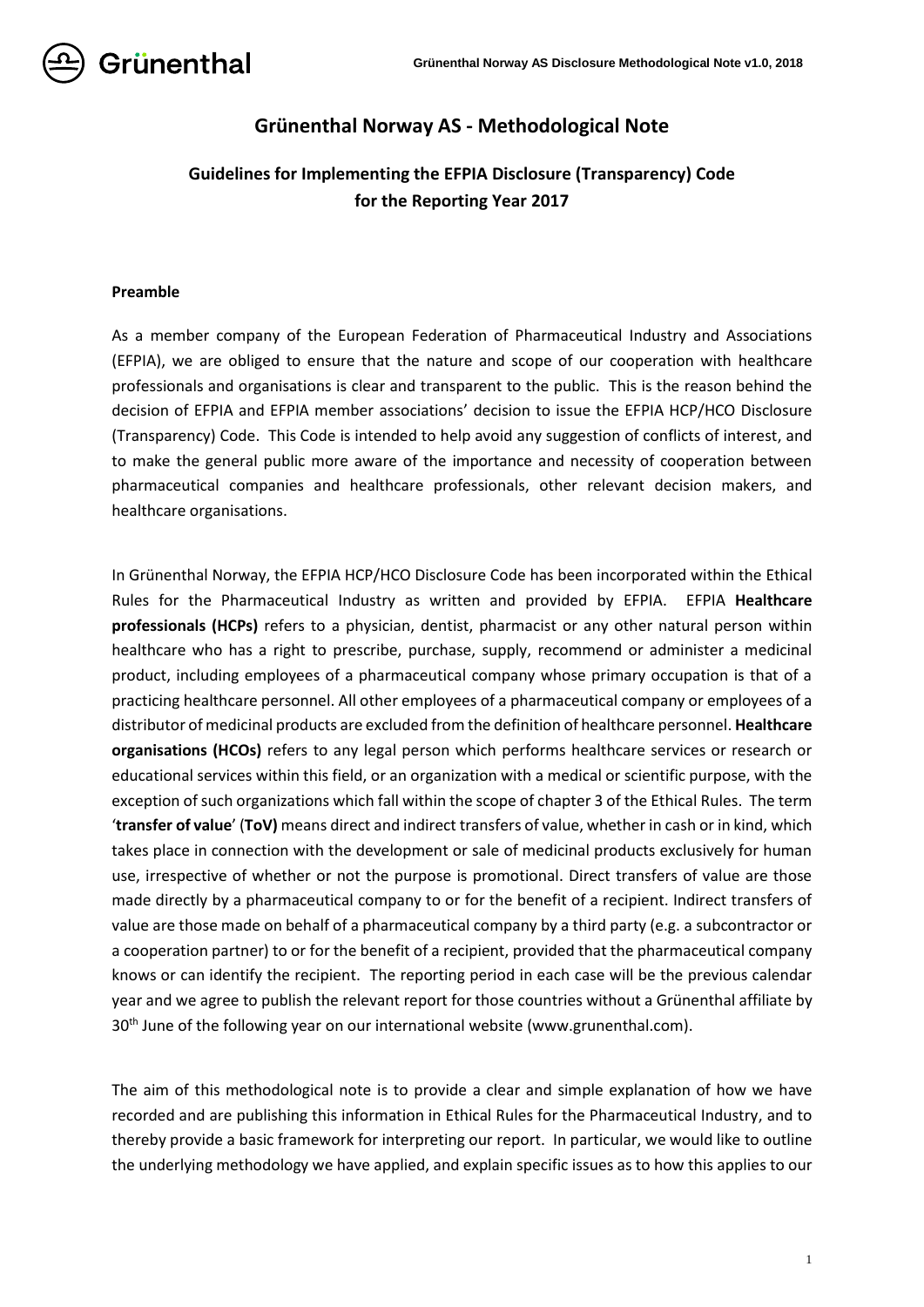published information. In the event of any doubt over whether the details of any specific ToV need to be published, we have assumed in the interests of transparency that such details should be published. We have only refrained from publishing the details of those ToV where this is clearly not required by EFPIA.

This guideline is structured as follows: Each question is followed by an explanation and/or an example scenario, and specific details of how we have complied with the requirements set out in the EFPIA Ethical Rules for the Pharmaceutical Industry.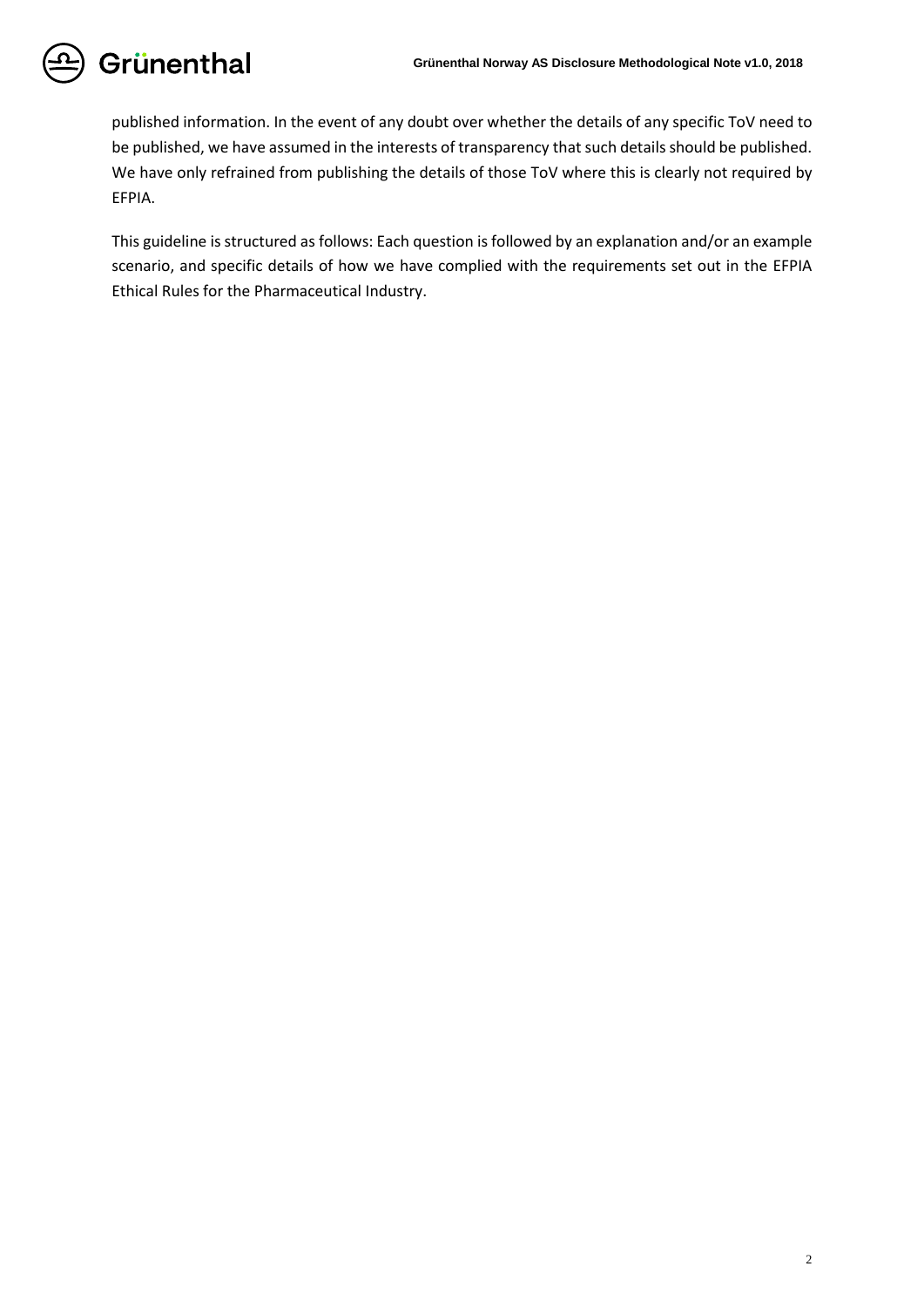

# **CONTENTS**

|    | 1.               |                                                                                 |
|----|------------------|---------------------------------------------------------------------------------|
|    | 2.               |                                                                                 |
|    | 3.               |                                                                                 |
| 7. |                  |                                                                                 |
|    | 1.               |                                                                                 |
|    | 2.               |                                                                                 |
|    | 3.               |                                                                                 |
|    | $\overline{4}$ . |                                                                                 |
|    | 5.               |                                                                                 |
|    | 6.               |                                                                                 |
|    |                  | Recording of ToVs granted to universities and other educational establishments8 |
|    | 8.               |                                                                                 |
|    |                  |                                                                                 |
|    | 9.               |                                                                                 |
|    |                  |                                                                                 |
|    | 1.               |                                                                                 |
|    | 2.               |                                                                                 |
|    | 3.               | Continuous professional development events - registration fees10                |
|    | 4.               | Continuous professional development events - travel and accommodation           |
|    | 5.               | Continuous professional development events - organisation by an events          |
|    | 6.               | Continuous professional development events - costs for internal events 11       |
|    | 7.               |                                                                                 |
|    | 8.               | Service and consultancy fees - reimbursement of expenses  12                    |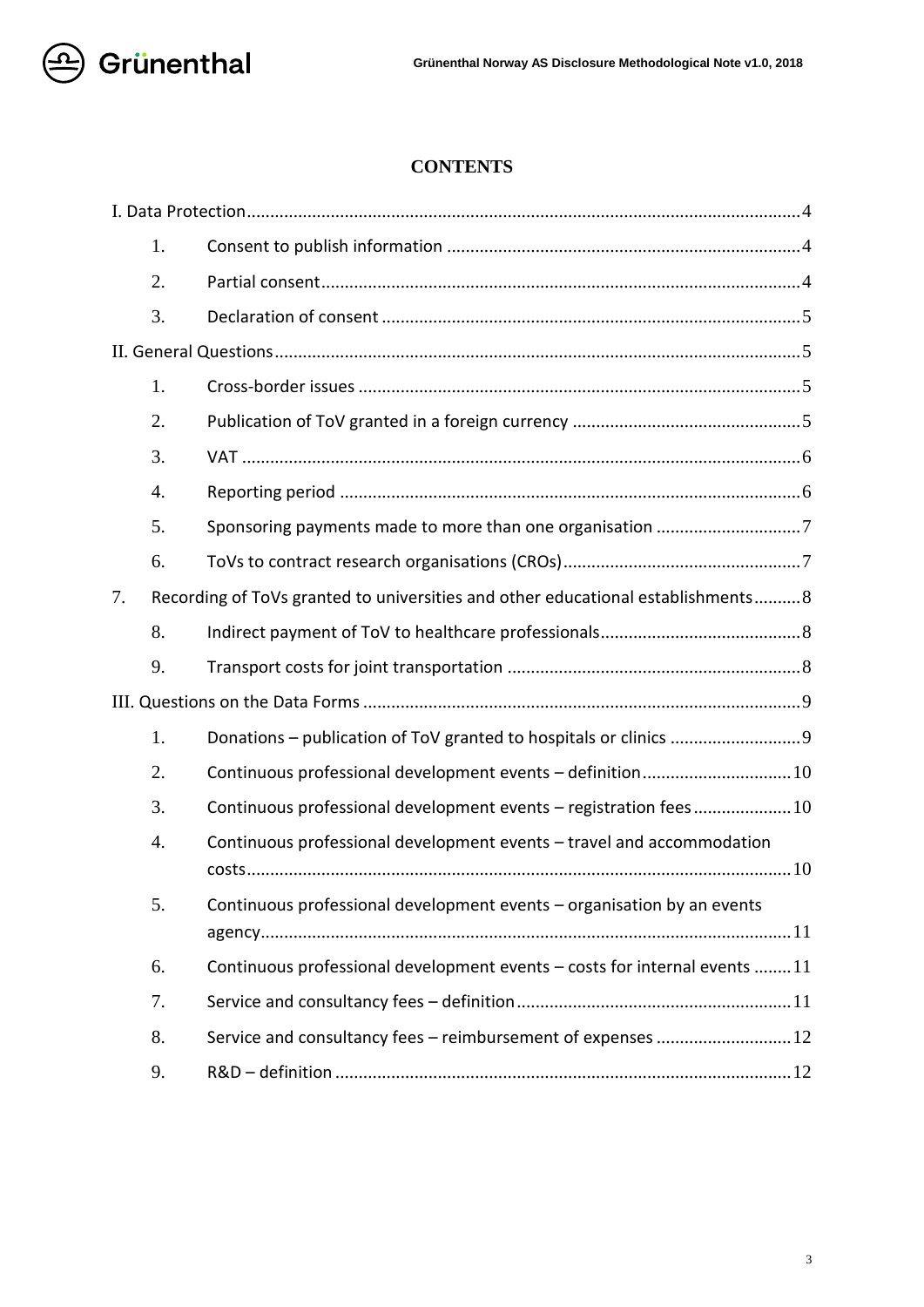

## <span id="page-3-0"></span>**I. DATA PROTECTION**

## <span id="page-3-1"></span>1. **Consent to publish information**

1.1 **Question**

*How important is the permission from the healthcare professionals or organisations concerned in terms of publishing the information?*

## 1.2 **Legal background**

Every individual person is entitled by law to protection of data relating to them. This basic right covers the recording, processing and dissemination of any personal information, whereby any of these shall require the specific consent of the person affected. There are strict requirements for any such consent – it must be explicit, it needs to be visually highlighted in any contractual texts or similar documents and must be clearly and transparently worded. Data protection legislation does not apply to organisations therefore consent to disclose has not been obtained from healthcare organisations.

## 1.3 **Our approach**

We require all healthcare professionals to indicate their consent for us to publish details of any ToV they receive from us when engaging services from said individuals. If consent is denied, we publish the total value of the ToV without specifying the name of the recipient as part of an aggregate disclosure. If consent is revoked after publication of data, we will adjust the published report within 10 working days.

## <span id="page-3-2"></span>2. **Partial consent**

## 2.1 **Question**

*When a healthcare professional only agrees to publication of some of the relevant information, despite our efforts to obtain full consent, what is reported?*

## 2.2 **Example**

This situation may arise, for instance, where the healthcare professional agrees to the publication of details of some consultancy fees but not others.

## 2.3 **Our approach**

If only partial consent to publication is given, all ToVs provided to that individual in the stated reporting period are disclosed as an aggregate disclosure.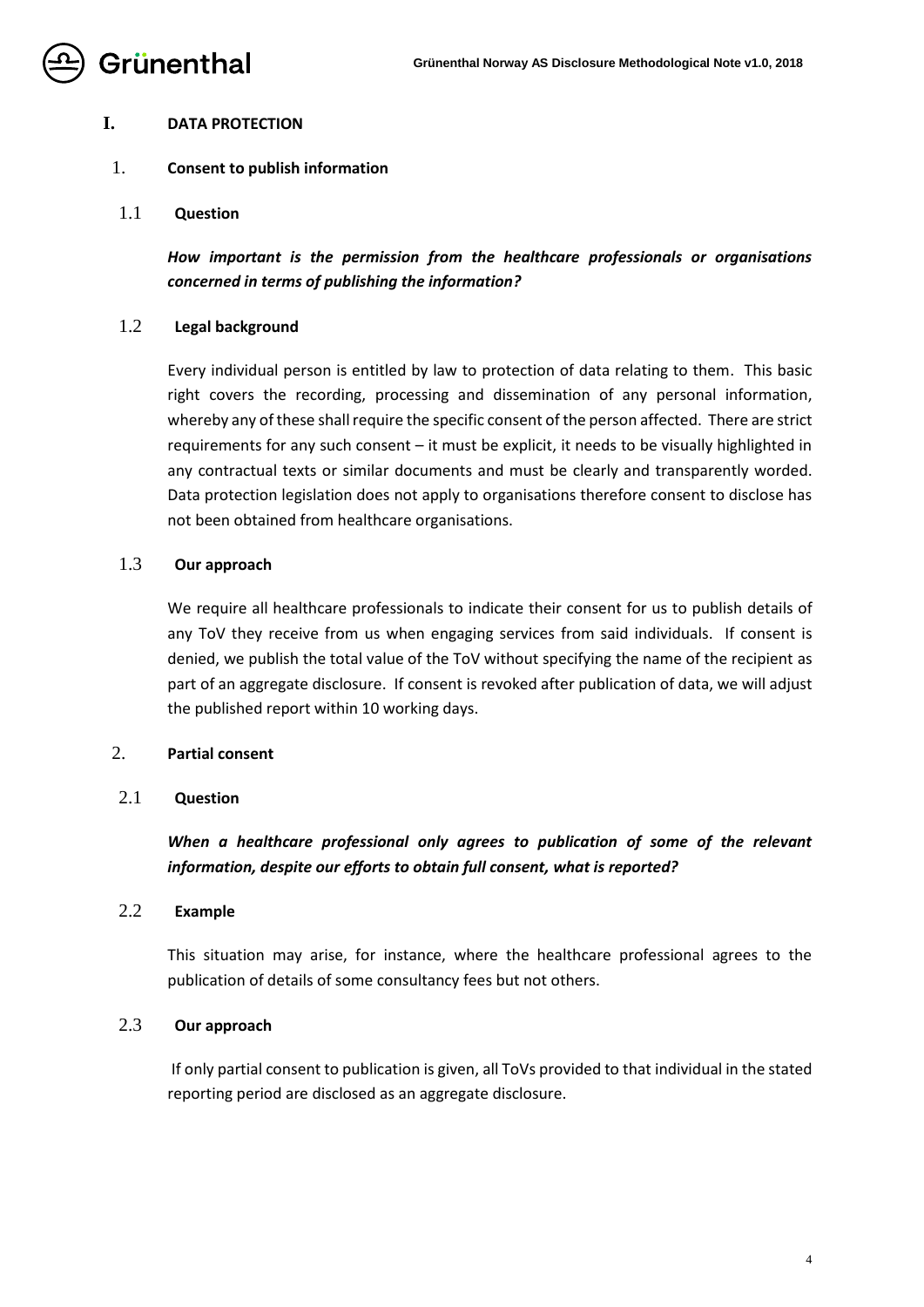

## <span id="page-4-0"></span>3. **Declaration of consent**

3.1 **Question**

## *What sort of declaration of consent is our data processing based on?*

3.2 **Our approach**

All HCPs whose main address is in Norway and who receive a ToV from Grünenthal are requested to provide consent to disclose details of any ToV they receive from us. This is done as part of a written agreement that both parties agree to. HCPs may withhold their consent at the point of request, or they may subsequently revoke their consent where previously granted.

## <span id="page-4-1"></span>**II. GENERAL QUESTIONS**

- <span id="page-4-2"></span>1. **Cross-border issues**
- 1.1 **Questions**

# *When we provide ToVs to a healthcare professional or organisation based in another European state without a Grünenthal affiliate operating in it, how is this reported?*

## 1.2 **Examples**

A cross-border situation exists when the pecuniary ToV is granted in a country other than the country in which the healthcare professional or organisation is based, has their practice or main office. This sort of situation includes those cases where we, as a SE-based subsidiary of the Grünenthal Group commission a consultancy agreement with a doctor based in Italy.

## 1.3 **Our approach**

Any pecuniary ToV which any subsidiary of Grünenthal Group grant to healthcare professionals or organisations based in another *European member state* our capacity as a SE subsidiary of the Grünenthal Group is published by our affiliated company based in that country. In the example given above, this would be our Italian affiliate. In the event that we do not have a local affiliate in the country that a recipient healthcare professional is based, we will publish the information on our international website (www.transparency.grunenthal.com).

## <span id="page-4-3"></span>2. **Publication of ToV granted in a foreign currency**

## 2.1 **Question**

## *What do we do when the ToV is granted in any currency other than SEK?*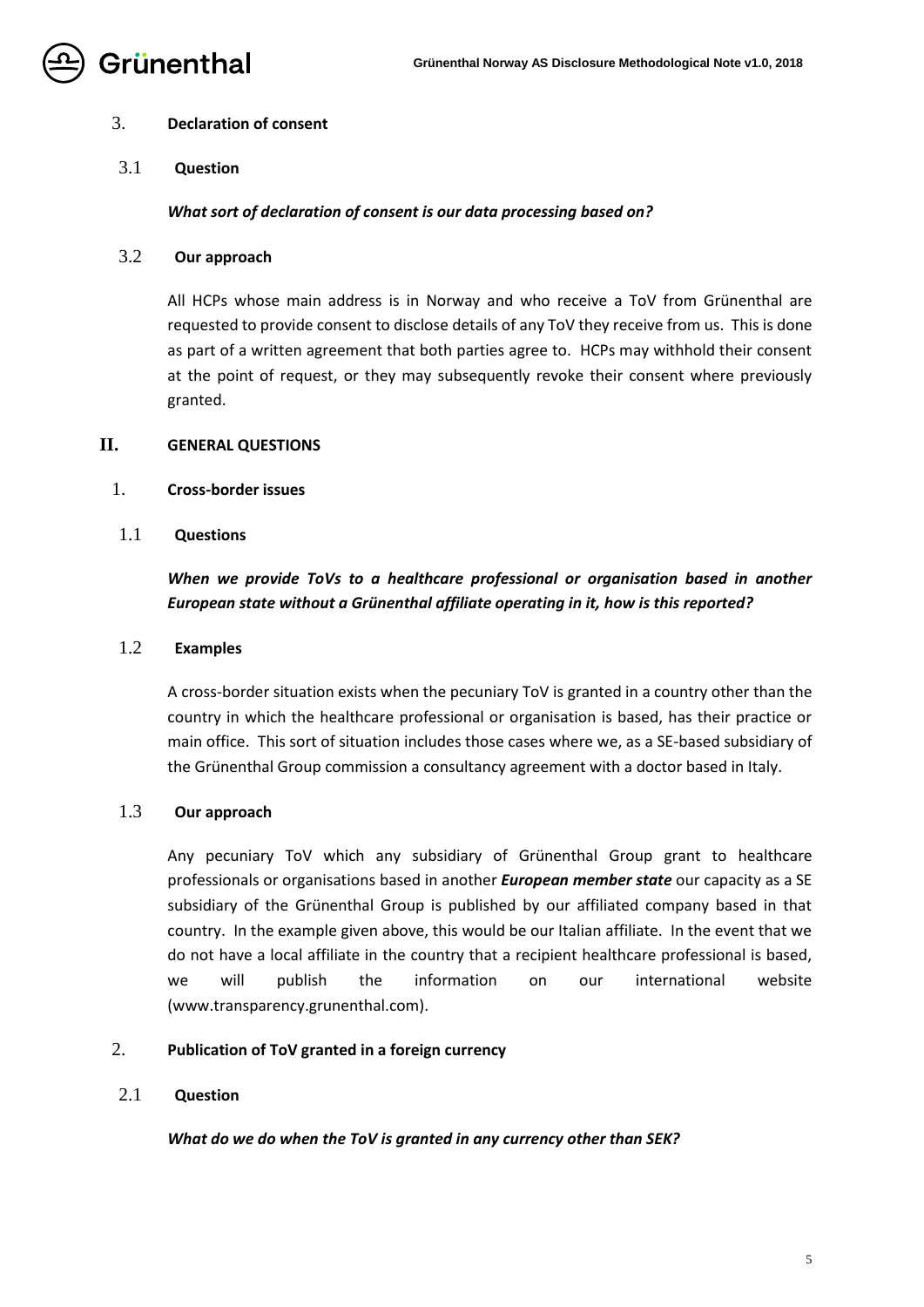

## 2.2 **Example**

A doctor based in Norway receives a consultancy fee for providing services in Germany, and the fee is paid in Euros.

## 2.3 **Our approach**

All ToV specified in our report is published in the denomination of the local currency of the respective country. If the original payment was not made in local currency, we convert the amount using the average exchange for the month in which the ToV was paid (applicable for grants and donations as well as fees), or for the month when the meeting was held (related costs e.g. registration, travel and accommodation costs).

In case of R&D related activities where the original payment was not made in local currency, we convert the amount using the average exchange of the year in which the ToV was paid.

## <span id="page-5-0"></span>3. **VAT**

## 3.1 **Question**

## *Do the figures we publish indicate VAT?*

## 3.2 **Background**

The EFPIA Disclosure Code permits publication of gross or net figures (i.e. including or excluding VAT).

## 3.3 **Our approach**

We publish the ToVs paid to individuals after any applicable deductions have been made, and ToVs paid to healthcare organisations as gross amounts, i.e. inclusive of VAT.

## <span id="page-5-1"></span>4. **Reporting period**

## 4.1 **Question**

## *If more than one reporting period is applicable in association with a ToV, how is this reported?*

## 4.2 **Example**

This situation may arise in the event that a healthcare professional agrees during one reporting period to appear as a guest speaker at an event, but this event then actually takes place in the following reporting period. Another potential example is where a ToV is granted in one reporting period, but relates to an event taking place in the next or previous reporting period.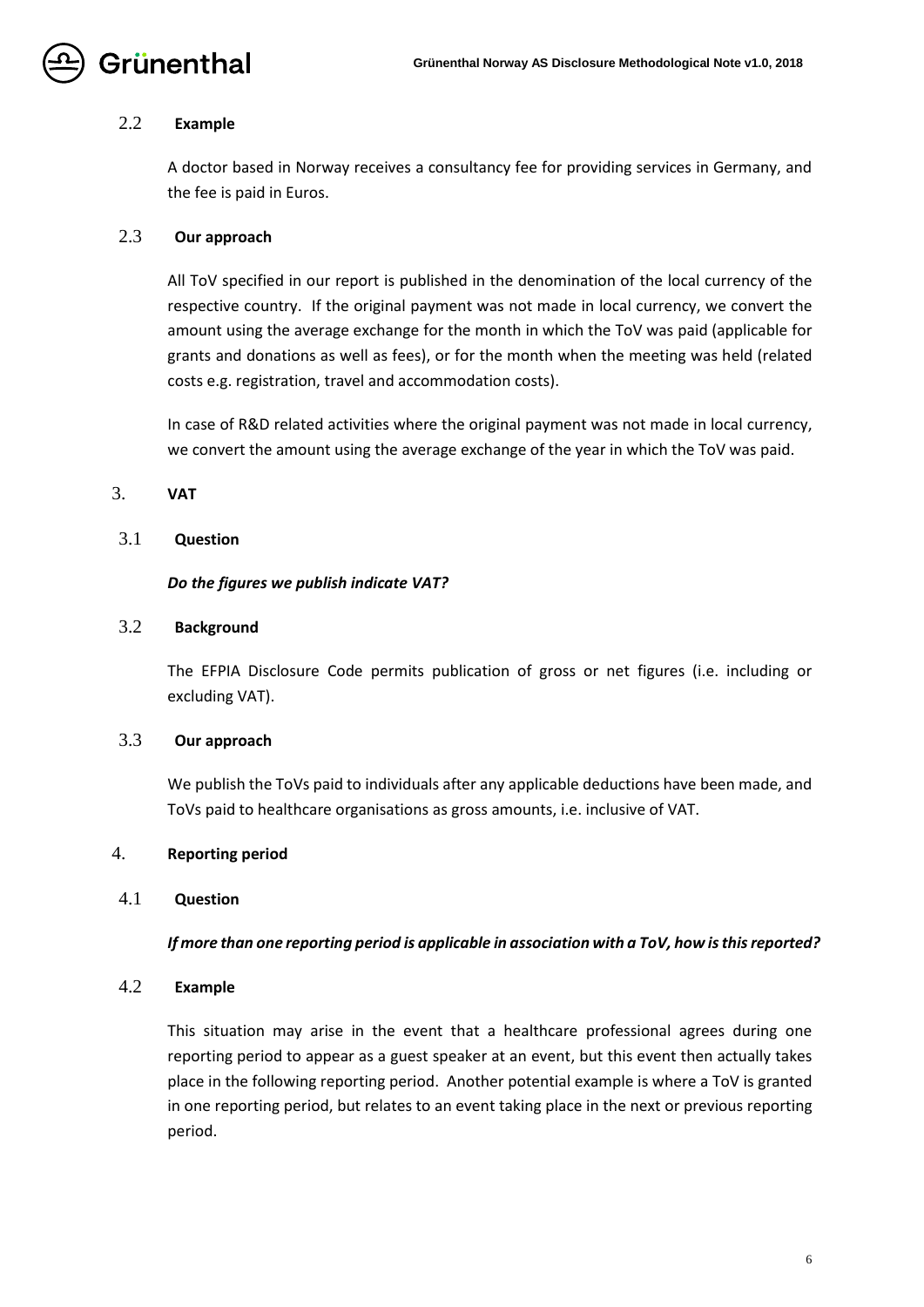

#### 4.3 **Our approach**

We publish ToV according to the reporting period in which the ToV was actually granted / financially processed to the healthcare professional. All paid amounts related to grants and donations and fees are reported according to the year of the actual payment (even if this differs to the year in which the activity took place).

All meeting related costs (registration, travel and accommodation also in connection with a fee) are published according to the year in which the meeting took place.

If for any reason our internal accounting practices should change, we remain committed to ensuring all ToVs subject to publication are disclosed.

#### <span id="page-6-0"></span>5. **Sponsoring payments made to more than one organisation**

## 5.1 **Question**

*When we have a sponsoring agreement with several healthcare organisations, how is this reported?*

## 5.2 **Our approach**

Generally, we publish details of ToVs on an individual basis in accordance with LMI's Ethical Rules for the Pharmaceutical Industry. If an individual ToV can be allocated *pro rata* to the known organisations, these shares are published under the name of the respective organisation.

If such an allocation is not possible, an assumption is made that each organisation receives an equal share and we publish this accordingly.

#### <span id="page-6-1"></span>6. **ToVs to contract research organisations (CROs)**

#### 6.1 **Question**

*In the event of a ToV being granted to a contract research organisation (CRO), how is this reported?*

#### 6.2 **Background**

Contract / clinical research organisations are research organisations that provide clinical study planning and execution services to companies in the pharmaceutical sector in return for payment.

## 6.3 **Our approach**

Generally, we do not publish details of any ToV granted to any CROs whose services we retain. The exceptions are those cases where: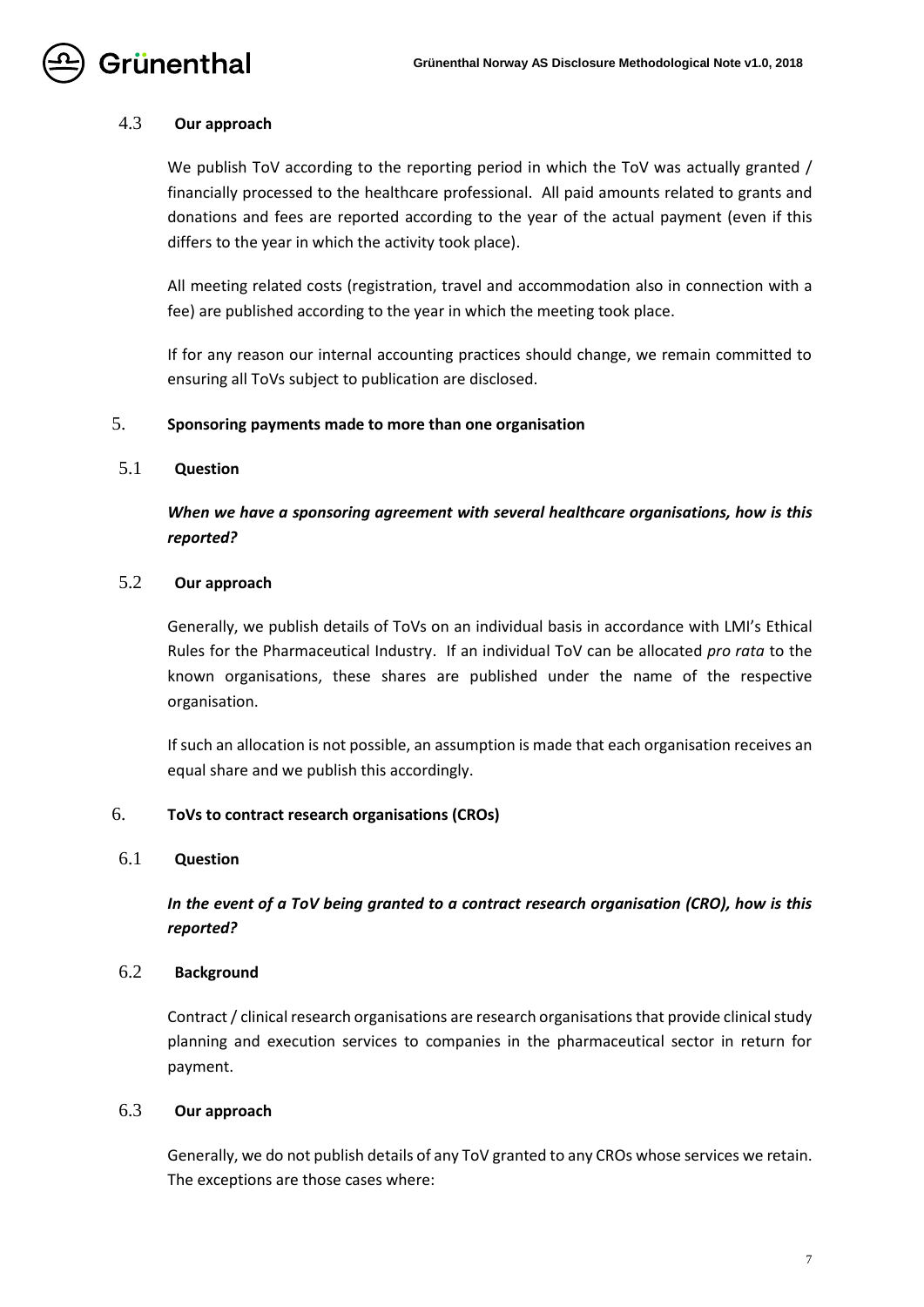

- the CRO is comprised of healthcare professionals or has links to a medical institution (like a university hospital or a publicly-run organisation). In such case, the CRO is considered to be an organisation and details of any ToV granted to it will be published by us individually in accordance with the general regulations.
- the CRO is used to indirectly provide ToVs to healthcare professionals ("pass-through costs"). In such cases, we publish the individual details of each of these ToVs, indicating the relevant recipient healthcare professional in each case.

## <span id="page-7-0"></span>7. **Recording of ToVs granted to universities and other educational establishments**

## 7.1 **Question**

# *If ToVs are granted to universities and other educational establishments, how are these reported?*

## 7.2 **Our approach**

Generally speaking, any ToV we may grant to universities and other educational establishments are not covered by EFPIA. We only publish details of such ToVs in the event that they indirectly find their way to a healthcare organisation, such as a university hospital, or one or more healthcare professionals. In such cases, we publish the details of each of those ToV under the name of the university or other educational establishment to which they were granted.

## <span id="page-7-1"></span>8. **Indirect payment of ToV to healthcare professionals**

## 8.1 **Question**

*If ToVs are paid to healthcare professionals indirectly via third parties, how are these reported?*

## 8.2 **Our approach**

In the event that we become aware that ToVs granted by us to a third party have been passed on to healthcare professionals, or those persons have benefitted from such, we will generally publish the details of each of those ToV under the name of the relevant healthcare professional.

## <span id="page-7-2"></span>9. **Transport costs for joint transportation**

## 9.1 **Question**

*When there are transport costs for the transportation of groups of healthcare professionals, how are these reported?*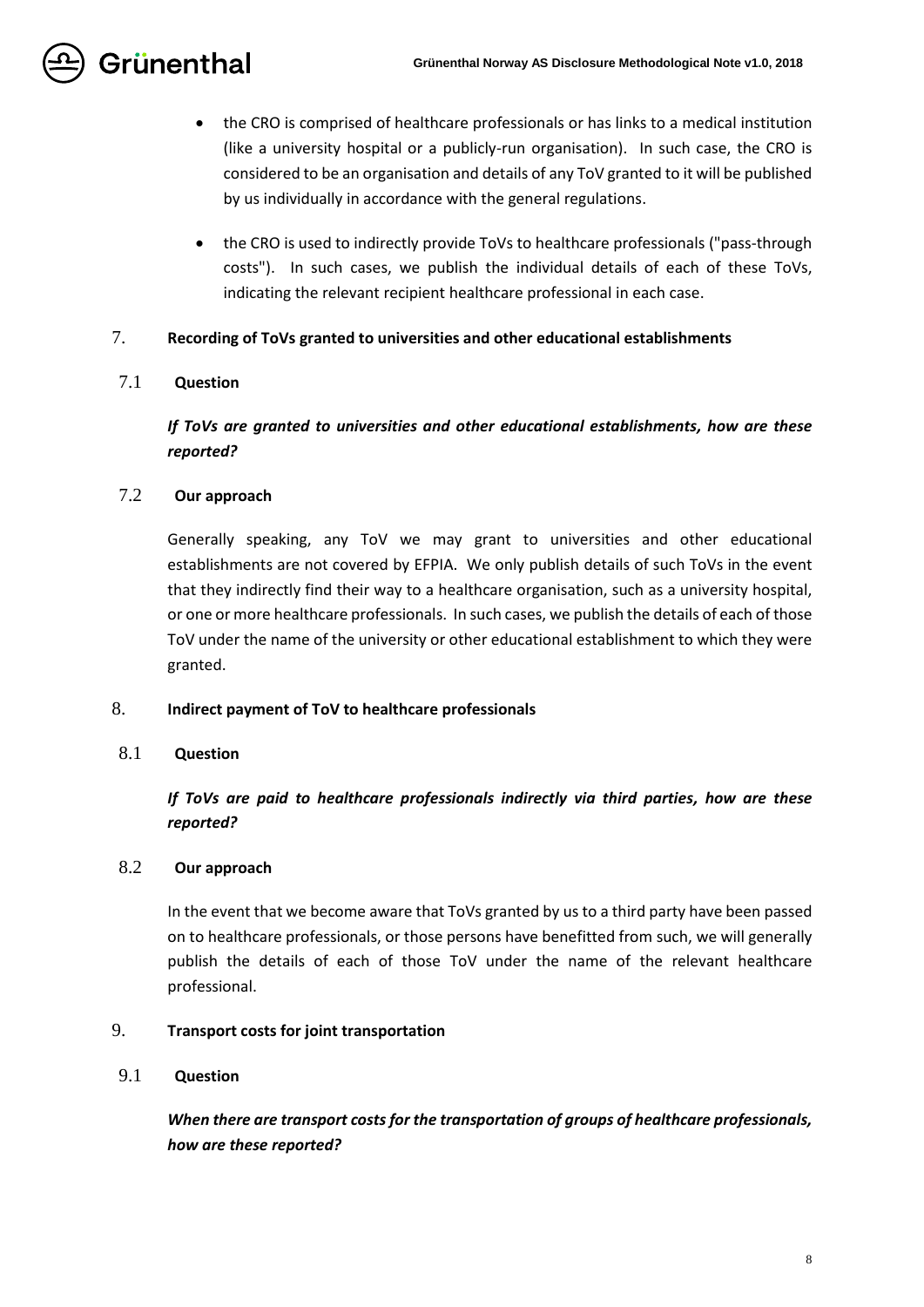

#### 9.2 **Background**

Grünenthal is committed to transparently disclosing as much information with regards travel as possible.

## 9.3 **Our approach**

When exact costs can be assigned to an individual, this will be done so and reported against that individual. In the event that there is a group cost, and a breakdown of costs per individual cannot be determined, the aggregated cost will be divided amongst the group and the proportion of cost assigned to each individual; this will be disclosed accordingly.

## <span id="page-8-0"></span>**III. QUESTIONS ON THE DATA FORMS**

#### <span id="page-8-1"></span>1. **Donations – publication of ToV granted to hospitals or clinics**

#### 1.1 **Question**

#### *When donations are made to hospitals or clinics, how are these reported?*

## 1.2 **Examples**

It is possible in this case that the donation will be made to a hospital or clinic as a whole, or to a department or unit within that institution, such as the oncology unit.

## 1.3 **Our approach**

In the event that the donation is clearly intended for a specific department or unit within a hospital, we will publish details of the donation and against the specific department. In the event that the donation is made to the hospital as an entity, we will publish the details against the name of the hospital.

Grants and donations to patient organisations are disclosed separately on our website [www.grunenthal.se.](http://www.grunenthal.se/) We additionally disclose other corporate donations to charitable organisations and our local community that are neither HCOs nor patient organisations on our website in the interests of transparency.

## 1.4 **Question**

#### *When ToVs are made in relation to sponsoring agreements, how are these reported?*

## 1.5 **Background**

When ToVs are made in relation to sponsoring of events, these are reported within the 'Sponsorship agreements with HCOs' section of the report.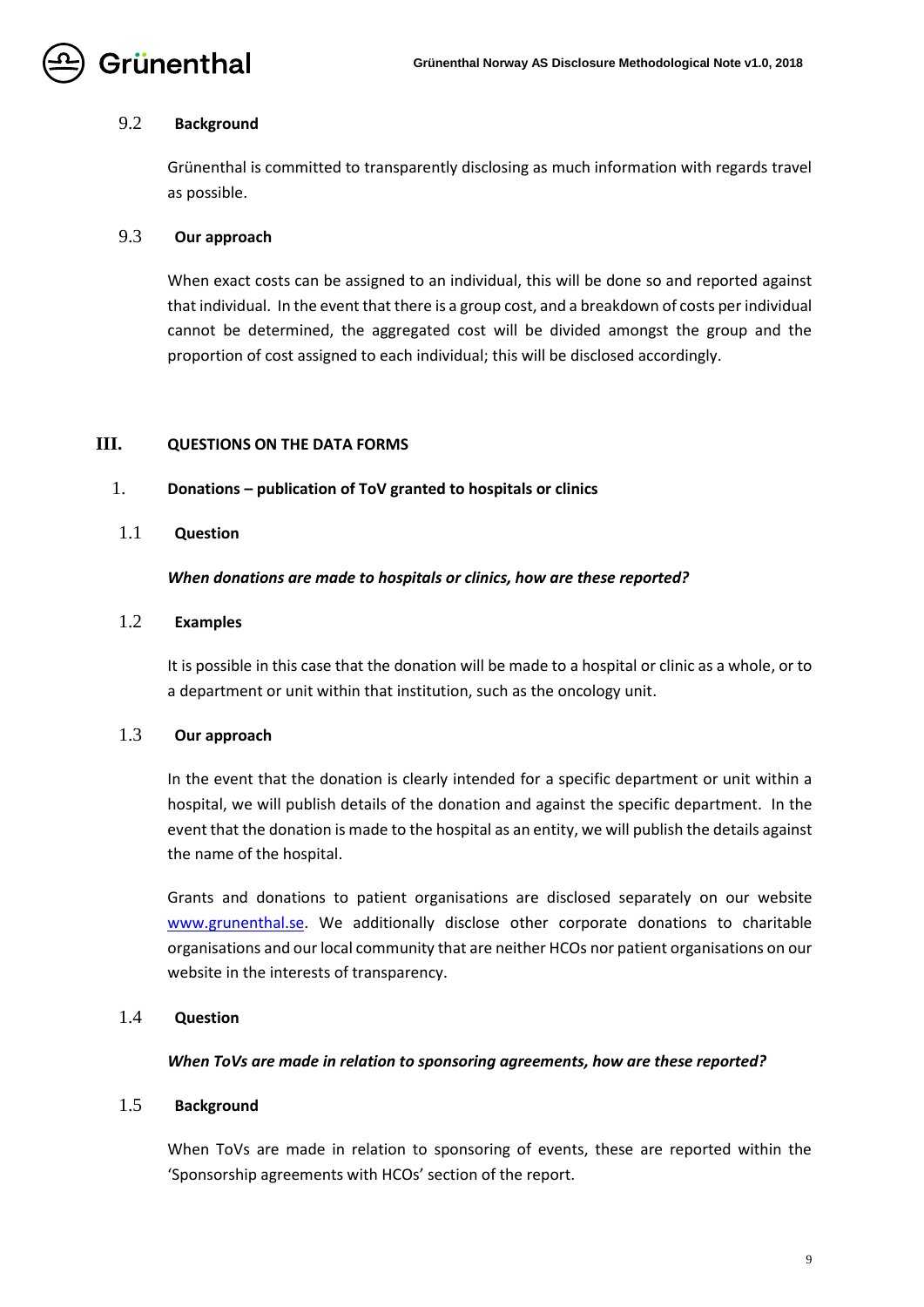

## 1.6 **Our approach**

The related ToV is published in the reporting period when the payment was made, even if the related activity (i.e. sponsored event) took place in another year.

## <span id="page-9-0"></span>2. **Continuous professional development events – definition**

## 2.1 **Question**

*What do we understand by continuous professional development events?*

## 2.2 **Our approach**

We classify any conventions, conferences, symposia etc. with a medical or scientific focus, or serving to further the training of healthcare professionals, as continuous professional development events.

## <span id="page-9-1"></span>3. **Continuous professional development events – registration fees**

## 3.1 **Question**

# *How are the fees we have assumed for healthcare professionals or organisations to attend external continuous professional development events reported?*

## 3.2 **Our approach**

We generally publish the payment of registration fees as a ToV to the relevant healthcare professionals in the section devoted to "registration fees". The total amount of such fees assumed during the reporting period is published for each individual healthcare professional.

## <span id="page-9-2"></span>4. **Continuous professional development events – travel and accommodation costs**

## 4.1 **Question**

# *Which costs are published when we assume travel and accommodation costs relating to continuous professional development events?*

## 4.2 **Our approach**

We include all travel and accommodation costs in the report on a named basis unless they are related to group transfers and it is not possible to assign an individual ToV, in which case the total costs are averaged and assigned to each recipient. Accommodation costs for groups of healthcare professionals will be averaged across all supported attendees per night, and may not represent the exact cost of a specific room.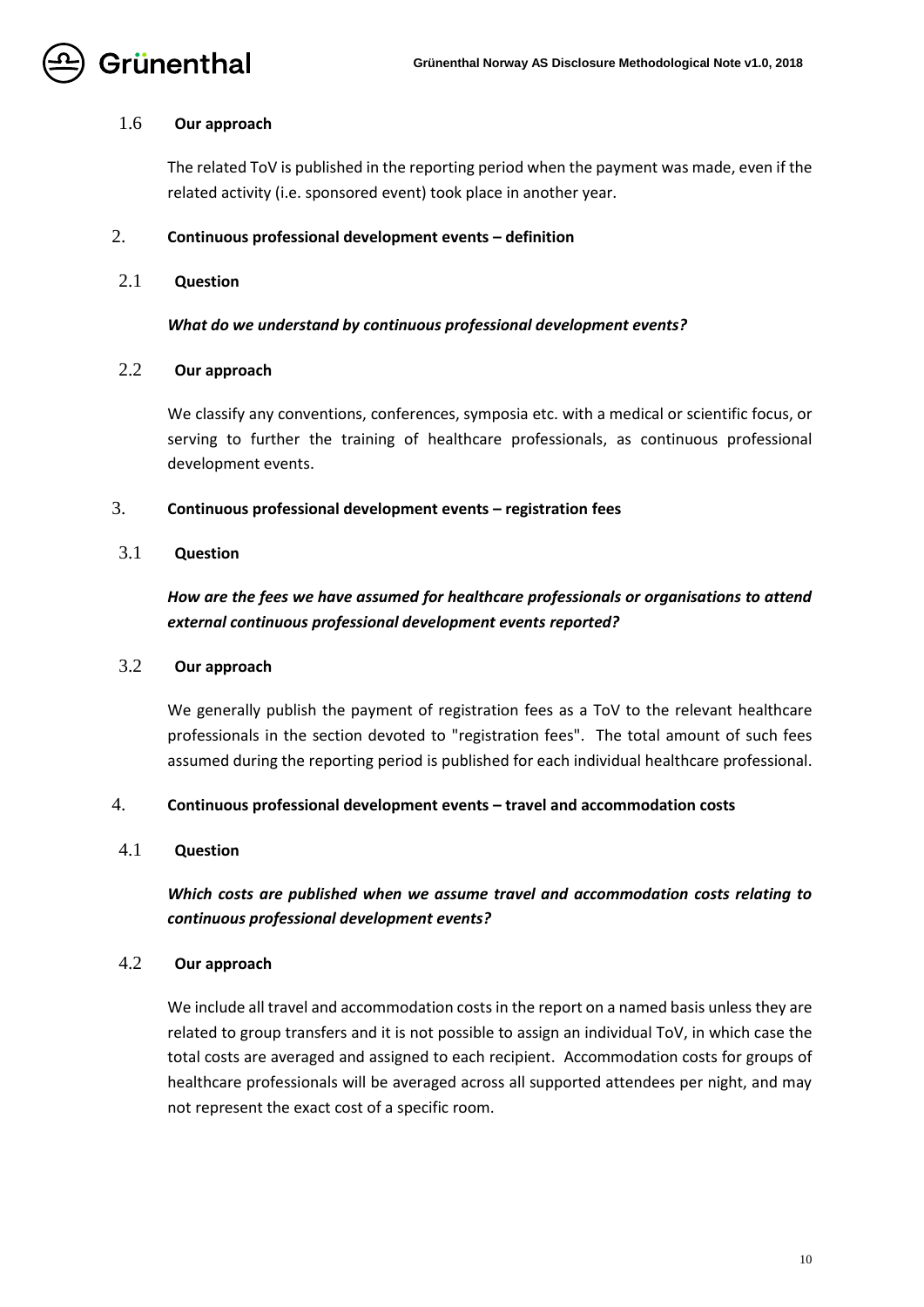

## <span id="page-10-0"></span>5. **Continuous professional development events – organisation by an events agency**

## 5.1 **Question**

*In the event that a continuous professional development event is organised by an events agency, what ToVs are published?*

## 5.2 **Our approach**

If an event (convention, conference, symposium etc.) led by a HCO is organised by an events agency and associated ToVs are paid to that agency, we will publish details of such ToV against the name of the organising responsible body (HCO).

## <span id="page-10-1"></span>6. **Continuous professional development events – costs for internal events**

## 6.1 **Question**

## *How are costs for internal continuous professional development events published?*

## 6.2 **Our approach**

In the event that we charge a registration fee for one of our own internal continuous professional development events and waive it for certain healthcare professionals, we will publish this as a ToV granted to the relevant professional. In the event that we assume the travel and accommodation costs for those persons attending our internal continuous professional development events, details of such will be published specifying the name of the relevant healthcare professional in the category provided for this purpose.

## <span id="page-10-2"></span>7. **Service and consultancy fees – definition**

## 7.1 **Question**

## *Which ToV do we record as service and consultancy fees?*

## 7.2 **Background**

All fees associated with the provision of a service or other consultancy activities (other than those associated with R&D activities) are disclosed within the 'Fee for service and consultancy' section of the report.

## 7.3 **Our approach**

Under the category service and consultancy fees, we record all fees unless they are related to R&D which are disclosed in an aggregate form.